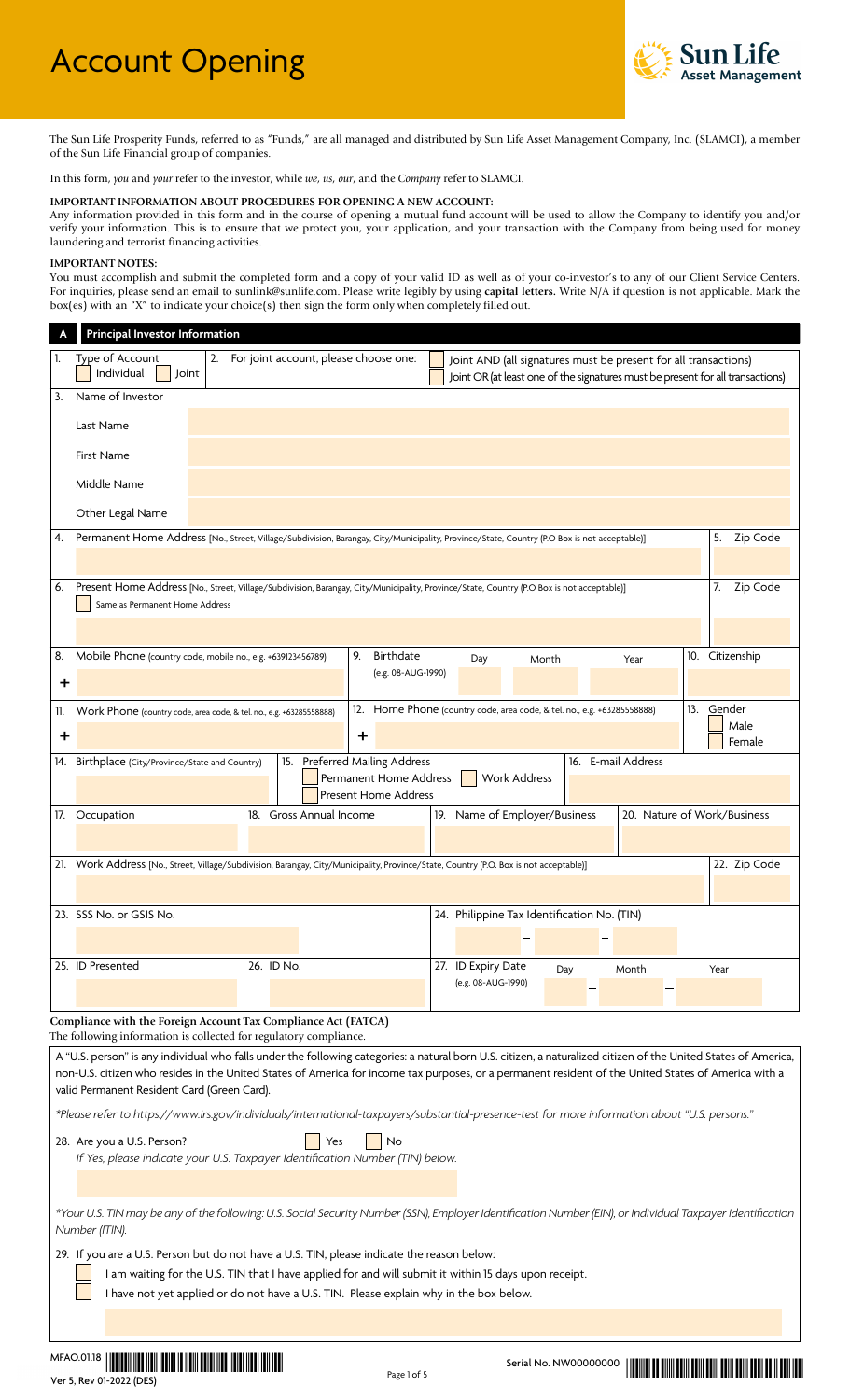|                                                                                                                                                | Co-Investor Information (if applicable)                                                                                                                                                                                              |  |            |                                                  |   |                             |  |                                                                        |       |                    |  |                             |
|------------------------------------------------------------------------------------------------------------------------------------------------|--------------------------------------------------------------------------------------------------------------------------------------------------------------------------------------------------------------------------------------|--|------------|--------------------------------------------------|---|-----------------------------|--|------------------------------------------------------------------------|-------|--------------------|--|-----------------------------|
|                                                                                                                                                | 30. Name of Investor                                                                                                                                                                                                                 |  |            |                                                  |   |                             |  |                                                                        |       |                    |  |                             |
|                                                                                                                                                | Last Name                                                                                                                                                                                                                            |  |            |                                                  |   |                             |  |                                                                        |       |                    |  |                             |
|                                                                                                                                                | <b>First Name</b>                                                                                                                                                                                                                    |  |            |                                                  |   |                             |  |                                                                        |       |                    |  |                             |
|                                                                                                                                                | Middle Name                                                                                                                                                                                                                          |  |            |                                                  |   |                             |  |                                                                        |       |                    |  |                             |
|                                                                                                                                                | Other Legal Name                                                                                                                                                                                                                     |  |            |                                                  |   |                             |  |                                                                        |       |                    |  |                             |
|                                                                                                                                                | 32. Zip Code<br>31. Permanent Home Address [No., Street, Village/Subdivision, Barangay, City/Municipality, Province/State, Country (P.O. Box is not acceptable)]                                                                     |  |            |                                                  |   |                             |  |                                                                        |       |                    |  |                             |
|                                                                                                                                                |                                                                                                                                                                                                                                      |  |            |                                                  |   |                             |  |                                                                        |       |                    |  |                             |
| 33. Present Home Address [No., Street, Village/Subdivision, Barangay, City/Municipality, Province/State, Country (P.O. Box is not acceptable)] |                                                                                                                                                                                                                                      |  |            |                                                  |   |                             |  |                                                                        |       | 34. Zip Code       |  |                             |
|                                                                                                                                                | Same as Permanent Home Address                                                                                                                                                                                                       |  |            |                                                  |   |                             |  |                                                                        |       |                    |  |                             |
|                                                                                                                                                | 35. Mobile Phone (country code, mobile no., e.g. +639123456789)                                                                                                                                                                      |  |            |                                                  |   | 36. Birthdate               |  |                                                                        |       |                    |  | 37. Citizenship             |
| $\mathbf +$                                                                                                                                    |                                                                                                                                                                                                                                      |  |            |                                                  |   | (e.g. 08-AUG-1990)          |  | Day                                                                    | Month | Year               |  |                             |
|                                                                                                                                                | 38. Work Phone (country code, area code, & tel no., e.g. +63285558888)                                                                                                                                                               |  |            |                                                  |   |                             |  | 39. Home Phone (country code, area code, & tel no., e.g. +63285558888) |       |                    |  | 40. Gender                  |
| ÷                                                                                                                                              |                                                                                                                                                                                                                                      |  |            |                                                  | ÷ |                             |  |                                                                        |       |                    |  | Male                        |
|                                                                                                                                                | 41. Birthplace (City/Province/State and Country)                                                                                                                                                                                     |  |            | 42. Preferred Mailing Address                    |   |                             |  |                                                                        |       | 43. E-mail Address |  | Female                      |
|                                                                                                                                                |                                                                                                                                                                                                                                      |  |            |                                                  |   | Permanent Home Address      |  | Work Address                                                           |       |                    |  |                             |
|                                                                                                                                                | 44. Occupation                                                                                                                                                                                                                       |  |            | 45. Gross Annual Income                          |   | <b>Present Home Address</b> |  | 46. Name of Employer/Business                                          |       |                    |  | 47. Nature of Work/Business |
|                                                                                                                                                |                                                                                                                                                                                                                                      |  |            |                                                  |   |                             |  |                                                                        |       |                    |  |                             |
|                                                                                                                                                | 48. Work Address [No., Street, Village/Subdivision, Barangay, City/Municipality, Province/State, Country (P.O. Box is not acceptable)]                                                                                               |  |            |                                                  |   |                             |  |                                                                        |       |                    |  | 49. Zip Code                |
|                                                                                                                                                |                                                                                                                                                                                                                                      |  |            |                                                  |   |                             |  |                                                                        |       |                    |  |                             |
|                                                                                                                                                | 50. SSS No. or GSIS No.                                                                                                                                                                                                              |  |            |                                                  |   |                             |  | 51. Philippine Tax Identification No. (TIN)                            |       |                    |  |                             |
|                                                                                                                                                |                                                                                                                                                                                                                                      |  |            |                                                  |   |                             |  |                                                                        |       |                    |  |                             |
|                                                                                                                                                |                                                                                                                                                                                                                                      |  |            |                                                  |   |                             |  |                                                                        |       |                    |  |                             |
|                                                                                                                                                | 52. ID Presented                                                                                                                                                                                                                     |  | 53. ID No. |                                                  |   |                             |  | 54. ID Expiry Date                                                     | Day   | Month              |  | Year                        |
|                                                                                                                                                |                                                                                                                                                                                                                                      |  |            |                                                  |   |                             |  | (e.g. 08-AUG-1990)                                                     |       |                    |  |                             |
|                                                                                                                                                | Compliance with the Foreign Account Tax Compliance Act (FATCA)                                                                                                                                                                       |  |            |                                                  |   |                             |  |                                                                        |       |                    |  |                             |
|                                                                                                                                                | The following information is collected for regulatory compliance.<br>A "U.S. person" is any individual who falls under the following categories: a natural born U.S. citizen, a naturalized citizen of the United States of America, |  |            |                                                  |   |                             |  |                                                                        |       |                    |  |                             |
|                                                                                                                                                | non-U.S. citizen who resides in the United States of America for income tax purposes, or a permanent resident of the United States of America with a                                                                                 |  |            |                                                  |   |                             |  |                                                                        |       |                    |  |                             |
|                                                                                                                                                | valid Permanent Resident Card (Green Card).                                                                                                                                                                                          |  |            |                                                  |   |                             |  |                                                                        |       |                    |  |                             |
|                                                                                                                                                | *Please refer to https://www.irs.gov/individuals/international-taxpayers/substantial-presence-test for more information about "U.S. persons."<br>55. Are you a U.S. Person?                                                          |  |            | Yes                                              |   | No                          |  |                                                                        |       |                    |  |                             |
|                                                                                                                                                | If Yes, please indicate your U.S. Taxpayer Identification Number (TIN) below.                                                                                                                                                        |  |            |                                                  |   |                             |  |                                                                        |       |                    |  |                             |
|                                                                                                                                                |                                                                                                                                                                                                                                      |  |            |                                                  |   |                             |  |                                                                        |       |                    |  |                             |
|                                                                                                                                                | *Your U.S. TIN may be any of the following: U.S. Social Security Number (SSN), Employer Identification Number (EIN), or Individual Taxpayer Identification                                                                           |  |            |                                                  |   |                             |  |                                                                        |       |                    |  |                             |
|                                                                                                                                                | Number (ITIN).                                                                                                                                                                                                                       |  |            |                                                  |   |                             |  |                                                                        |       |                    |  |                             |
|                                                                                                                                                | 56. If you are a U.S. Person but do not have a U.S. TIN, please indicate the reason below:<br>I am waiting for the U.S. TIN that I have applied for and will submit it within 15 days upon receipt.                                  |  |            |                                                  |   |                             |  |                                                                        |       |                    |  |                             |
|                                                                                                                                                | I have not yet applied or do not have a U.S. TIN. Please explain why in the box below.                                                                                                                                               |  |            |                                                  |   |                             |  |                                                                        |       |                    |  |                             |
|                                                                                                                                                |                                                                                                                                                                                                                                      |  |            |                                                  |   |                             |  |                                                                        |       |                    |  |                             |
|                                                                                                                                                | In-Trust-For (if opening an account for a minor)                                                                                                                                                                                     |  |            |                                                  |   |                             |  |                                                                        |       |                    |  |                             |
|                                                                                                                                                | 57. Name of Minor                                                                                                                                                                                                                    |  |            |                                                  |   |                             |  |                                                                        |       |                    |  |                             |
|                                                                                                                                                | Last Name                                                                                                                                                                                                                            |  |            |                                                  |   |                             |  |                                                                        |       |                    |  |                             |
|                                                                                                                                                | First Name                                                                                                                                                                                                                           |  |            |                                                  |   |                             |  |                                                                        |       |                    |  |                             |
|                                                                                                                                                | Middle Name                                                                                                                                                                                                                          |  |            |                                                  |   |                             |  |                                                                        |       |                    |  |                             |
|                                                                                                                                                | 58. Relationship to the Investor/Trustee                                                                                                                                                                                             |  |            | 59. Birthplace (City/Province/State and Country) |   |                             |  | 60. Birthdate                                                          | Day   | Month              |  | Year                        |

**Note: A Confirmation of In-Trust-For (ITF) Arrangement must be submitted together with a copy of the Birth Certificate or Passport of the minor for all ITF accounts.**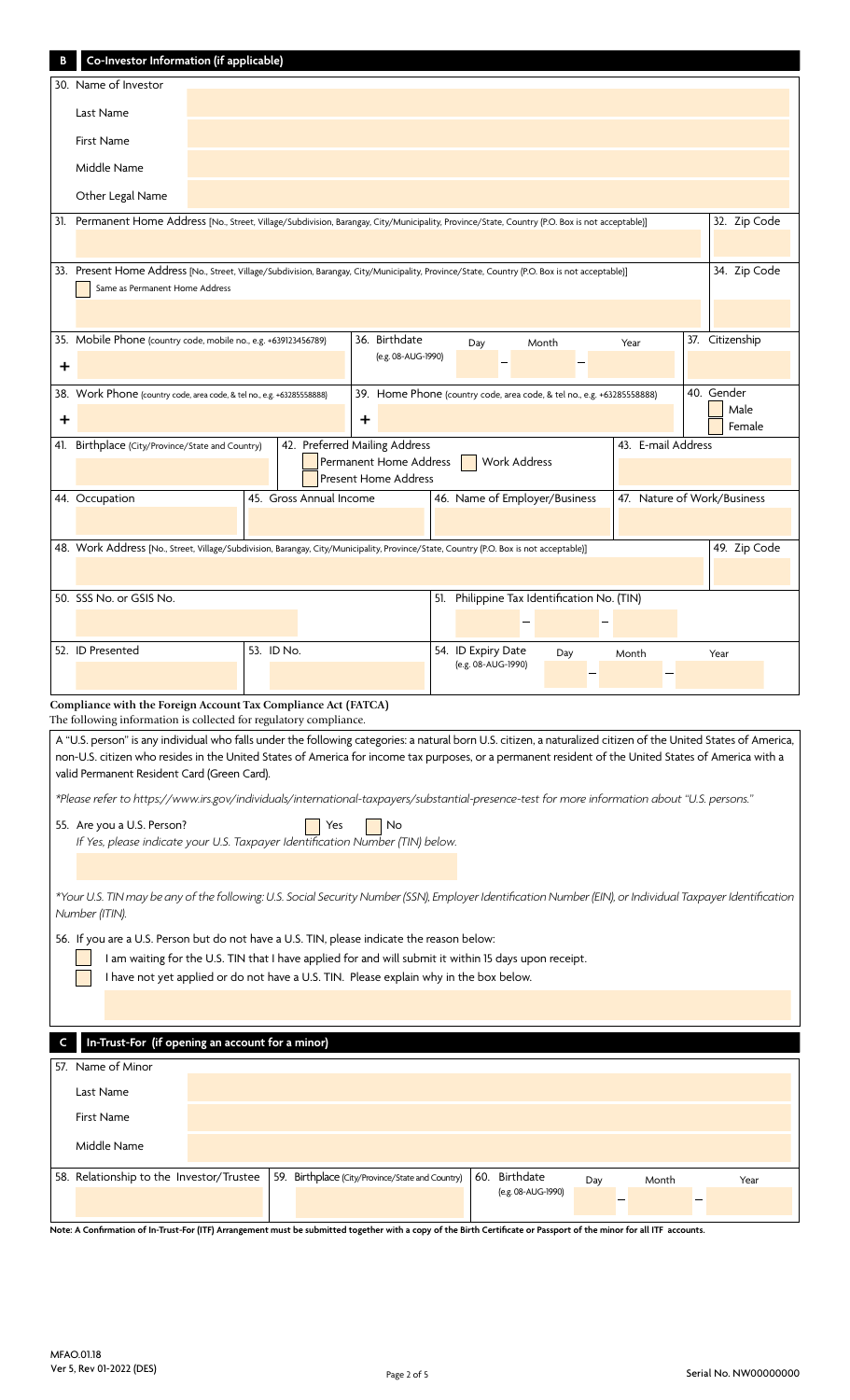# **D Investor Suitability Assessment**

## **To be answered by the Principal Investor only:**

This assessment will let you know your risk profile and investment experience based on the information you provide. Your financial needs may change over time depending on your current objectives and situation. This assessment is for reference only and is not to be taken as an advice from SLAMCI on how to manage your investment. No guarantee is given as to the accuracy or completeness of this test.

| 61. Net Investible Assets                                                                                                                               |                                                                          |                                                           |  |  |  |  |
|---------------------------------------------------------------------------------------------------------------------------------------------------------|--------------------------------------------------------------------------|-----------------------------------------------------------|--|--|--|--|
| PHP 1.000.001 - PHP 5.000.000<br>PHP 1.000.000 and below                                                                                                | PHP 5,000,001 - PHP 10,000,000                                           | Over PHP 10.000.000                                       |  |  |  |  |
| 62. Most Important Investment Goal                                                                                                                      |                                                                          |                                                           |  |  |  |  |
| Prepare for retirement<br>Purchase a property                                                                                                           | Open a business                                                          | Provide for education                                     |  |  |  |  |
| Others, please specify<br>Grow your money                                                                                                               |                                                                          |                                                           |  |  |  |  |
| 63. How familiar are you with investing?                                                                                                                |                                                                          |                                                           |  |  |  |  |
| No experience at all                                                                                                                                    | Some experience (you have mutual funds, UITFs or VUL)                    |                                                           |  |  |  |  |
| A little experience (you have bank deposits)                                                                                                            | Advanced experience (you have direct investment in stocks/bonds)         |                                                           |  |  |  |  |
| 64. You currently or used to have (please check all that apply):                                                                                        |                                                                          |                                                           |  |  |  |  |
| <b>Mutual Funds</b><br>Life Insurance<br>Pre-need Plan                                                                                                  | <b>Bank Deposits</b>                                                     | <b>Bonds</b>                                              |  |  |  |  |
| Stocks<br>Own Business                                                                                                                                  | Real Estate Property<br>Pooled Funds                                     | Others                                                    |  |  |  |  |
| Choose the statement that most closely defines your needs or best describes your situation. After completing the assessment, add the points in brackets |                                                                          |                                                           |  |  |  |  |
| corresponding to your choice to get the total score.                                                                                                    |                                                                          |                                                           |  |  |  |  |
| <b>A - TIME HORIZON:</b>                                                                                                                                | <b>C - FINANCIAL SITUATION:</b>                                          |                                                           |  |  |  |  |
| How long can you keep your money invested?                                                                                                              | Which statement best describes your financial situation?                 |                                                           |  |  |  |  |
| $1 - 5$ years<br>$\lceil 3 \rceil$<br>$11 - 15$ years<br>[1]                                                                                            | This investment will supplement current income.<br>[1]                   |                                                           |  |  |  |  |
| $\lceil 4 \rceil$<br>More than 15 years<br>$6 - 10$ years<br>[2]                                                                                        | This investment is not needed to supplement current<br>$\lceil 2 \rceil$ |                                                           |  |  |  |  |
| <b>RISK AND RETURN:</b><br><b>B</b> -                                                                                                                   | income, however this could change.                                       |                                                           |  |  |  |  |
| How would you best describe your attitude towards investing and                                                                                         | [3]                                                                      | Should an unexpected situation arise, there may be a need |  |  |  |  |
| the level of risk you can take?                                                                                                                         | to access these funds.                                                   |                                                           |  |  |  |  |
| Seeks capital preservation. Stable returns are preferred as<br>[1]                                                                                      | Can meet emergency requirements without withdrawing<br>$\lceil 4 \rceil$ |                                                           |  |  |  |  |
| opposed to funds that fluctuate widely.                                                                                                                 | these funds.                                                             |                                                           |  |  |  |  |
| $[2]$<br>Comfortable with volatility, and ready to accept<br>fluctuations affecting less than half of my investments.                                   | <b>Total Score</b><br>Score                                              | <b>Investment Profile</b>                                 |  |  |  |  |
| Comfortable with volatility, and ready to accept<br>$[3]$                                                                                               | $3$ to 6                                                                 | Conservative                                              |  |  |  |  |
|                                                                                                                                                         |                                                                          |                                                           |  |  |  |  |
| fluctuations affecting more than half of my investments.                                                                                                | $7$ to 9                                                                 | <b>Moderately Aggressive</b>                              |  |  |  |  |
| [4]<br>Seeks capital appreciation. Fully accepts volatility to ensure<br>higher returns over the long term.                                             | 10 to 12                                                                 | Aggressive                                                |  |  |  |  |

We strongly recommend you review your investment risk profile at least once a year. When a major change occurs in your personal situation, make sure your investment decisions continue to match your needs.

The allocation of your investment should be consistent with your assessed risk profile based on the results of this assessment. Should you decide otherwise at any time, you are responsible for the decision and any of its effects. SLAMCI, its agents, employees, or directors, will not be liable to you for any claims, loss, or action as a result of your decision.

# **E Initial Investment Details**

**You may invest regularly from your account with any of SLAMCI's participating banks. To register, fill out the Auto-Invest Enrollment Form. If investment is coursed through an advisor, always request for an Acknowledgment Receipt (A.R.).**

#### **Note: \* Front-end load are charges to be paid by the investor at the time of investment. \*\* Back-end load are charges to be paid by the investor at the time of redemption, based on the number of years invested.**

|                                                                                                                        |                                                                                 |                                | раск-ени юаи аге спагеев по ре рангру тне ничемог ат ние иние от гейенирноп, равеи он тне нишрег ог уеатв ничемей. |  |  |  |  |
|------------------------------------------------------------------------------------------------------------------------|---------------------------------------------------------------------------------|--------------------------------|--------------------------------------------------------------------------------------------------------------------|--|--|--|--|
| 65. Fund Name (1)                                                                                                      | Sales Load:                                                                     | Front-End Load*                | Others<br>Back-End Load**                                                                                          |  |  |  |  |
|                                                                                                                        | Amount Paid:                                                                    | <b>USD</b><br>PHP              |                                                                                                                    |  |  |  |  |
|                                                                                                                        | Amount in Words:                                                                |                                |                                                                                                                    |  |  |  |  |
| Payment Details<br>Cash<br>Check (To be processed only upon receipt of cleared funds. To apply for the waived clearing |                                                                                 |                                | Direct Deposit to SLAMCI Bank Account<br>Name of the Bank:                                                         |  |  |  |  |
|                                                                                                                        | privilege, fill out the Request for Waived Clearing by MF Representative form.) |                                |                                                                                                                    |  |  |  |  |
| Check No.:                                                                                                             |                                                                                 |                                | Transfer from Sun Life Insurance Policy / Plan Agreement                                                           |  |  |  |  |
|                                                                                                                        |                                                                                 |                                | Telegraphic Transfer                                                                                               |  |  |  |  |
| Drawee Bank:                                                                                                           |                                                                                 |                                | Others                                                                                                             |  |  |  |  |
| 66. Fund Name (2)                                                                                                      | Sales Load:                                                                     | Front-End Load*                | Back-End Load**<br>Others                                                                                          |  |  |  |  |
|                                                                                                                        | Amount Paid:                                                                    | PHP<br><b>USD</b>              |                                                                                                                    |  |  |  |  |
|                                                                                                                        | Amount in Words:                                                                |                                |                                                                                                                    |  |  |  |  |
| Payment Details<br>Cash                                                                                                |                                                                                 |                                | Direct Deposit to SLAMCI Bank Account                                                                              |  |  |  |  |
|                                                                                                                        |                                                                                 |                                |                                                                                                                    |  |  |  |  |
| Check (To be processed only upon receipt of cleared funds. To apply for the waived clearing                            | privilege, fill out the Request for Waived Clearing by MF Representative form.) |                                | Name of the Bank:                                                                                                  |  |  |  |  |
|                                                                                                                        |                                                                                 |                                | Transfer from Sun Life Insurance Policy / Plan Agreement                                                           |  |  |  |  |
| Check No.:                                                                                                             |                                                                                 |                                | Telegraphic Transfer                                                                                               |  |  |  |  |
| Drawee Bank:                                                                                                           |                                                                                 |                                | Others                                                                                                             |  |  |  |  |
| 67. Source of Funds                                                                                                    |                                                                                 |                                |                                                                                                                    |  |  |  |  |
| Existing investments in other instruments (time deposits, etc.)                                                        |                                                                                 |                                | Inheritance                                                                                                        |  |  |  |  |
| Income / bonus from employment                                                                                         |                                                                                 |                                | Matured pre-need plan / insurance policy                                                                           |  |  |  |  |
| Proceeds from sale of assets (real estate, etc.)                                                                       |                                                                                 | Other sources, please specify: |                                                                                                                    |  |  |  |  |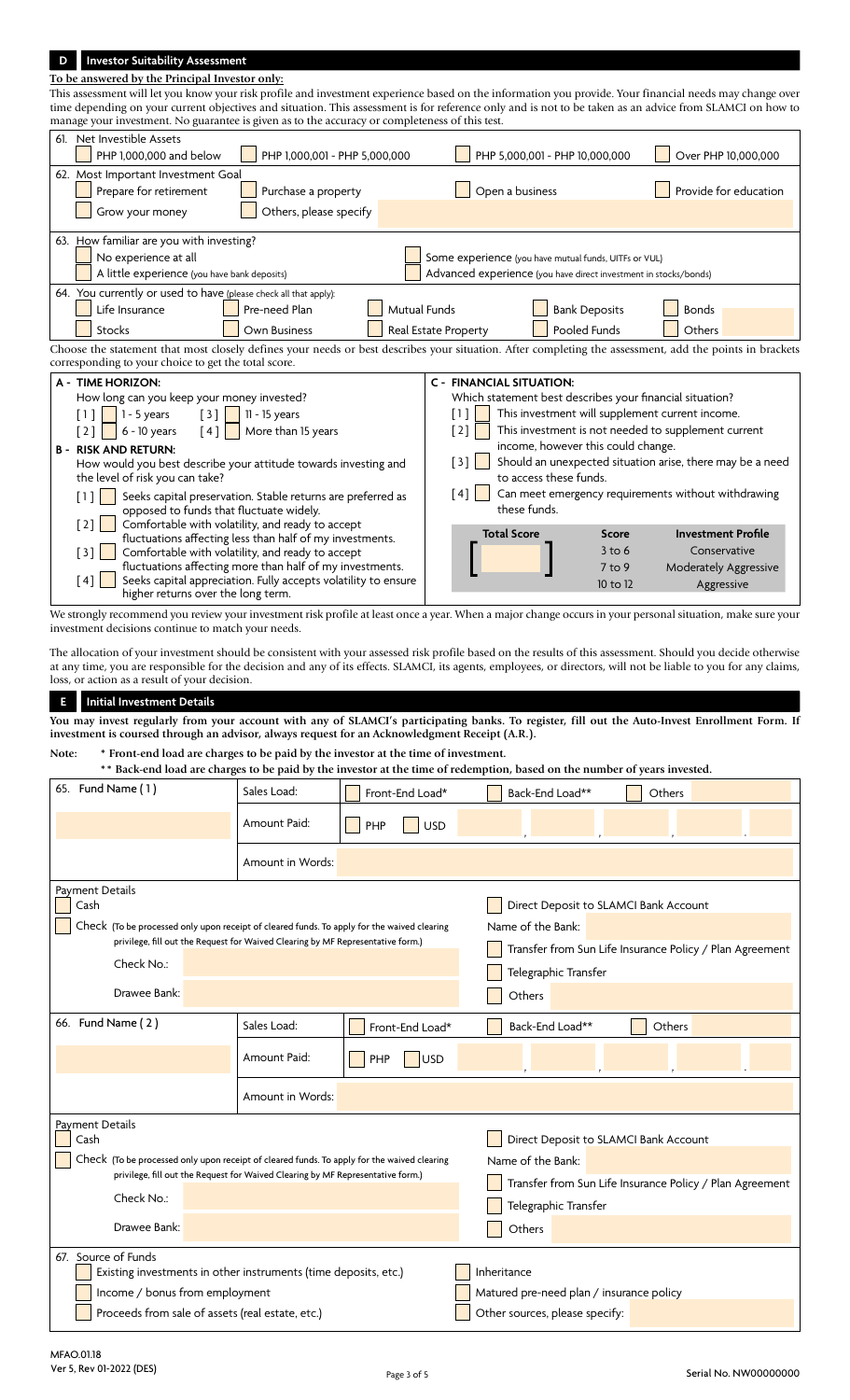|     | <b>Reduced Sales Load Option</b>                                                                                                                                                                                                                                                                                                                                                 |                        |                                                  |                                                     |                                  |    |      |                                             |                              |  |
|-----|----------------------------------------------------------------------------------------------------------------------------------------------------------------------------------------------------------------------------------------------------------------------------------------------------------------------------------------------------------------------------------|------------------------|--------------------------------------------------|-----------------------------------------------------|----------------------------------|----|------|---------------------------------------------|------------------------------|--|
| 68. | Lower Front-End Sales Load (If you wish to reduce your sales load to 1.5% or lower, VAT exclusive)<br>You may apply for this privilege if you have an aggregate investment of at least PHP 100,000 in your own and qualified related* mutual<br>fund accounts, subject to SLAMCI's approval.<br>*Refers to parents, spouse, children, siblings, grandparents, and grandchildren. |                        |                                                  |                                                     |                                  |    |      |                                             |                              |  |
|     | Account Number                                                                                                                                                                                                                                                                                                                                                                   |                        |                                                  |                                                     |                                  |    |      |                                             |                              |  |
|     |                                                                                                                                                                                                                                                                                                                                                                                  |                        |                                                  | Full Account Name (Last Name, First Name, M.I.)     |                                  |    |      | Relationship to Investor                    |                              |  |
|     |                                                                                                                                                                                                                                                                                                                                                                                  |                        |                                                  |                                                     |                                  |    |      |                                             |                              |  |
|     |                                                                                                                                                                                                                                                                                                                                                                                  |                        |                                                  |                                                     |                                  |    |      |                                             |                              |  |
|     |                                                                                                                                                                                                                                                                                                                                                                                  |                        |                                                  |                                                     |                                  |    |      |                                             |                              |  |
|     |                                                                                                                                                                                                                                                                                                                                                                                  |                        |                                                  |                                                     |                                  |    |      |                                             |                              |  |
|     |                                                                                                                                                                                                                                                                                                                                                                                  |                        |                                                  |                                                     |                                  |    |      |                                             |                              |  |
|     |                                                                                                                                                                                                                                                                                                                                                                                  |                        |                                                  |                                                     |                                  |    |      |                                             |                              |  |
|     |                                                                                                                                                                                                                                                                                                                                                                                  |                        |                                                  |                                                     |                                  |    |      |                                             |                              |  |
| G   | Compliance with the Anti-Money Laundering Act (AMLA)                                                                                                                                                                                                                                                                                                                             |                        |                                                  |                                                     |                                  |    |      |                                             |                              |  |
|     | <b>Politically Exposed Person Determination</b>                                                                                                                                                                                                                                                                                                                                  |                        |                                                  |                                                     |                                  |    |      |                                             |                              |  |
|     | The Anti-Money Laundering Act requires us to establish and record the identity of politically exposed persons and their immediate relatives.                                                                                                                                                                                                                                     |                        |                                                  |                                                     |                                  |    |      |                                             |                              |  |
|     | 69. Have you, any of your co-investor(s), or any immediate relatives* (living or deceased) ever held or are currently holding an elected or appointed<br>government position of this country or another?                                                                                                                                                                         |                        | Yes                                              | No                                                  |                                  |    |      |                                             |                              |  |
|     |                                                                                                                                                                                                                                                                                                                                                                                  |                        |                                                  |                                                     |                                  |    |      |                                             |                              |  |
|     | If Yes, specify Name and Position                                                                                                                                                                                                                                                                                                                                                |                        |                                                  |                                                     |                                  |    |      |                                             |                              |  |
|     |                                                                                                                                                                                                                                                                                                                                                                                  |                        |                                                  |                                                     |                                  |    |      |                                             |                              |  |
|     |                                                                                                                                                                                                                                                                                                                                                                                  |                        |                                                  |                                                     |                                  |    |      |                                             |                              |  |
|     | *Refers to parents, spouse or common law partner, children, siblings, and in-laws.                                                                                                                                                                                                                                                                                               |                        |                                                  |                                                     |                                  |    |      |                                             |                              |  |
|     | Third Party/Beneficial Owner Determination                                                                                                                                                                                                                                                                                                                                       |                        |                                                  |                                                     |                                  |    |      |                                             |                              |  |
|     | A third party/beneficial owner is a person or institution who funds, owns, or controls the account on behalf of the investor(s). The third party/beneficial<br>owner has full control of all activities or transactions connected with the account.                                                                                                                              |                        |                                                  |                                                     |                                  |    |      |                                             |                              |  |
|     | 70. Is there any Third Party/Beneficial Owner, other than the owner, who:                                                                                                                                                                                                                                                                                                        |                        |                                                  |                                                     |                                  |    |      |                                             |                              |  |
|     | a) funds any of the investments?                                                                                                                                                                                                                                                                                                                                                 |                        |                                                  |                                                     | Yes                              | No |      |                                             |                              |  |
|     | b) has access, use, or any kind of financial interest in the account?                                                                                                                                                                                                                                                                                                            |                        |                                                  |                                                     | Yes                              | No |      |                                             |                              |  |
|     | c) on whose behalf the transaction or activity is being conducted?                                                                                                                                                                                                                                                                                                               |                        |                                                  |                                                     | Yes                              | No |      |                                             |                              |  |
|     | If there is a Third Party/Beneficial Owner, provide details below:                                                                                                                                                                                                                                                                                                               |                        |                                                  |                                                     |                                  |    |      |                                             |                              |  |
|     | 71. Name (Last, First, M.I.) / Business Name                                                                                                                                                                                                                                                                                                                                     |                        |                                                  |                                                     | 72. Relationship to the Investor |    |      | 73. Occupation                              |                              |  |
|     |                                                                                                                                                                                                                                                                                                                                                                                  |                        |                                                  |                                                     |                                  |    |      |                                             |                              |  |
|     |                                                                                                                                                                                                                                                                                                                                                                                  |                        |                                                  |                                                     |                                  |    |      |                                             |                              |  |
|     | 74. Permanent Address [No., Street, Village/Subdivision, Barangay, City/Municipality, Province/State, Country (P.O. Box is not acceptable)]                                                                                                                                                                                                                                      |                        |                                                  |                                                     |                                  |    |      |                                             | 75. Zip Code                 |  |
|     |                                                                                                                                                                                                                                                                                                                                                                                  |                        |                                                  |                                                     |                                  |    |      |                                             |                              |  |
|     | 76. Birthdate (e.g. 08-AUG-1990)                                                                                                                                                                                                                                                                                                                                                 |                        | 77. Birthplace (City/Province/State and Country) |                                                     |                                  |    |      | 78. Philippine Tax Identification No. (TIN) |                              |  |
|     | Day<br>Month                                                                                                                                                                                                                                                                                                                                                                     | Year                   |                                                  |                                                     |                                  |    |      |                                             |                              |  |
|     |                                                                                                                                                                                                                                                                                                                                                                                  |                        |                                                  |                                                     |                                  |    |      |                                             |                              |  |
|     |                                                                                                                                                                                                                                                                                                                                                                                  |                        |                                                  |                                                     |                                  |    |      |                                             |                              |  |
|     | 79. Type of Entity<br>(e.g. corporation/partnership, etc.)                                                                                                                                                                                                                                                                                                                       | 80. Nature of Business |                                                  | 81. Date of Incorporation (e.g. 08-AUG-1990)<br>Day | Month                            |    | Year |                                             | 82. Country of Incorporation |  |
|     |                                                                                                                                                                                                                                                                                                                                                                                  |                        |                                                  |                                                     |                                  |    |      |                                             |                              |  |
|     |                                                                                                                                                                                                                                                                                                                                                                                  |                        |                                                  |                                                     |                                  |    |      |                                             |                              |  |
|     |                                                                                                                                                                                                                                                                                                                                                                                  |                        |                                                  |                                                     |                                  |    |      |                                             |                              |  |
|     | <b>Electronic Transactions</b>                                                                                                                                                                                                                                                                                                                                                   |                        |                                                  |                                                     |                                  |    |      |                                             |                              |  |

By opening an account, your e-mail will be automatically registered to our "My Sun Life Client Portal" at www.sunlife.com.ph where you can view your account, Electronic Statement(s) of Account (e-SOA), and make subsequent transactions.

You may also e-mail SLAMCI at RequestSLAMCI@sunlife.com so we can process the applicable documents for your subsequent transactions. Subsequent transactions include: additional investments, redemptions, and/or fund switches. All signed documents sent by email shall be treated as original copies. Transactions received after the cut-off time will be processed on the next business day.

You are responsible for the security of your account and data. SLAMCI is not liable for losses resulting from data transfer delays, unauthorized access, or misuse of your online account.

# **I Terms and Conditions**

## **Eligible Investor**

Any person of legal age, regardless of citizenship or nationality, may hold shares/units of the Fund(s).

## **Purchase Price**

The principal amount of investment shall purchase the corresponding number of Fund shares/units at the applicable Net Asset Value Per Share (NAVPS)/Net Asset Value Per Unit (NAVPU), less any sales load and taxes. The applicable NAVPS/NAVPU will be used for purchases made within the daily cut-off time.

## **Redemption and Fund Switch**

SLAMCI shall honor valid redemption and fund switch requests any day it is open for business. A duly-endorsed Stock Certificate/Certificate of Participation, if issued, shall serve as proof of redemption. Shares/Units of the Fund will be redeemed using the applicable NAVPS/NAVPU at the close of business on the same day, less any applicable charges and taxes, if SLAMCI receives the redemption and fund switch request by the cut-off time. If the

request is received after the cut-off time, the price will be the applicable NAVPS/NAVPU of the next business day. Applicable NAVPS/ NAVPU to be used for switch-in will be based on the applicable settlement date of each Fund. Proceeds from the request, less fees and taxes (if any), shall be available within seven (7) banking days from the receipt of the request. SLAMCI reserves the right to change the daily cut-off time as may be allowed by law.

#### **Limited Liability**

You agree to hold SLAMCI, its affiliates, employees and agents free and harmless from and against any and all claims, losses, including opportunity loss, damages, or expenses due to failure or delay to process your transaction(s), or inability to accept your transaction(s).

# **Right to Accept or Reject Subscriptions; Adjustment of Account**

SLAMCI reserves the right to accept or reject any application at its sole discretion, as determined by the law or its policies. If this application is not accepted in whole or in part, SLAMCI will refund the corresponding